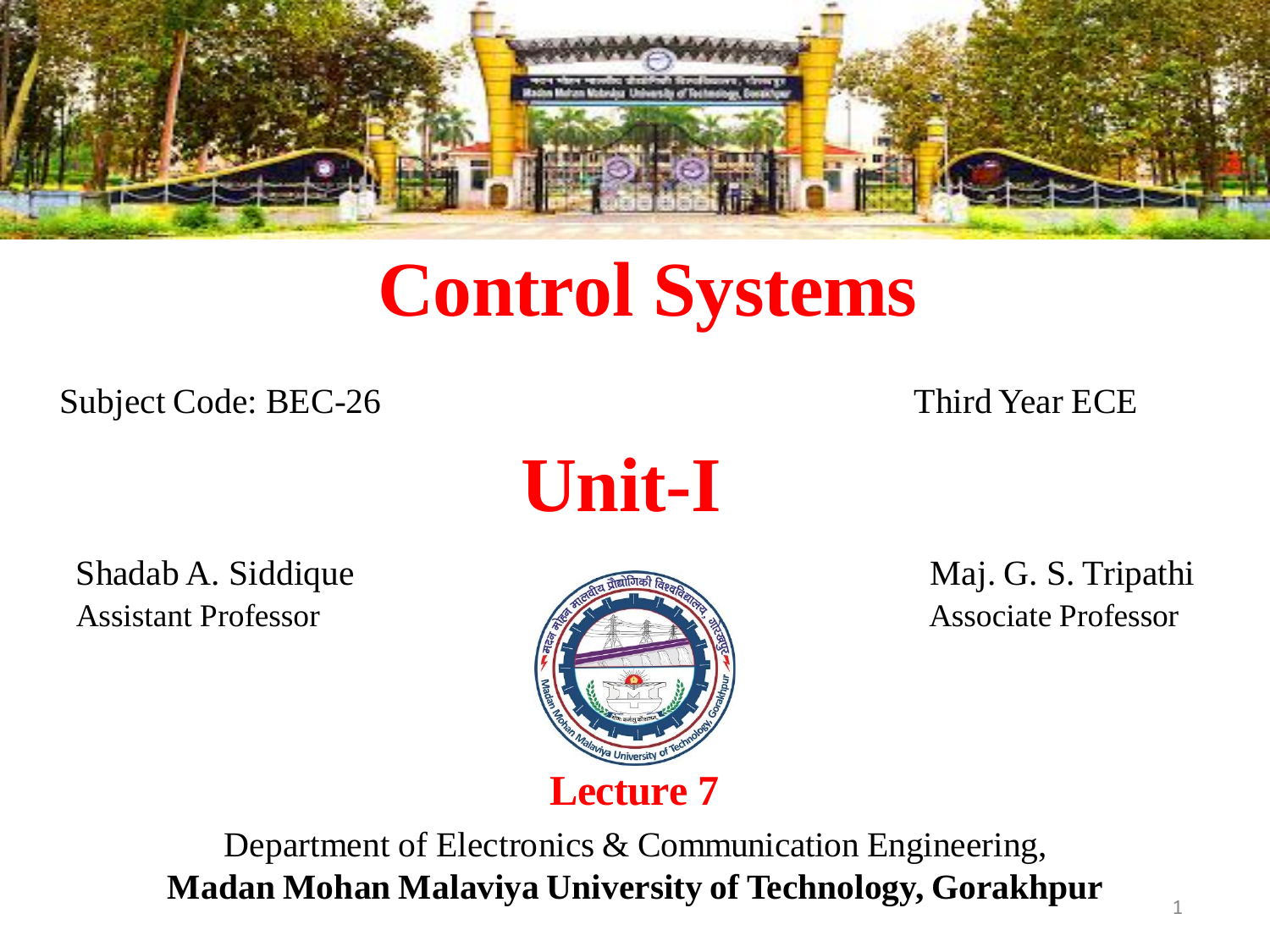

# **Mason's Rule (Mason, 1953)**

- The block diagram reduction technique requires successive application of fundamental relationships in order to arrive at the system transfer function.
- On the other hand, Mason's rule for reducing a signal-flow graph to a single transfer function requires the application of one formula.
- The formula was derived by S. J. Mason when he related the signal-flow graph to the simultaneous equations that can be written from the graph.

# **Mason's Gain Formula:**

• The transfer function,  $C(s)/R(s)$ , of a system represented by a signal-flow graph is;

$$
\frac{C(s)}{R(s)} = \frac{\sum_{i=1}^{n} P_i \Delta_i}{\Delta} \quad \text{Wh}
$$

- ere,
- $n =$  number of forward paths.
- $P_i$  = the *i*<sup>th</sup> forward-path gain.
- $\Delta$  = Determinant of the system
- $\Delta_i$  = Determinant of the *i*<sup>th</sup> forward path
- $\mathfrak{D}$ •  $\Delta$  is called the signal flow graph determinant or characteristic function. Since  $\Delta=0$  is the system characteristic equation. Shadab. A. Siddique Maj. G. S. Tripathi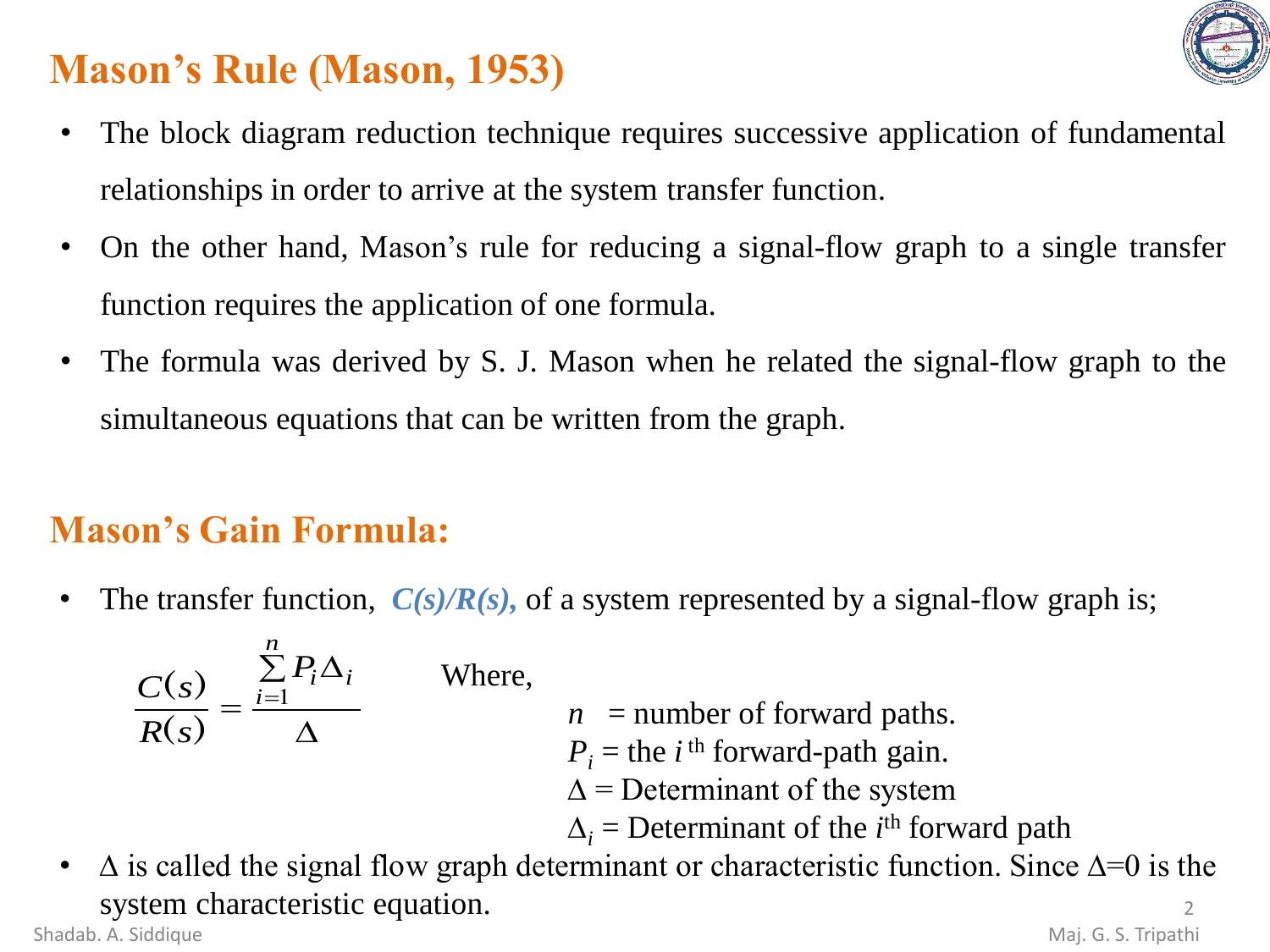

$$
\frac{C(s)}{R(s)} = \frac{\sum_{i=1}^{n} P_i \Delta_i}{\Delta}
$$

- $\Delta = 1$  (sum of all individual loop gains) + (sum of the products of the gains of all possible two loops that do not touch each other) – (sum of the products of the gains of all possible three loops that do not touch each other)  $+ \dots$  and so forth with sums of higher number of non-touching loop gains.
- $\Delta_i$  = value of  $\Delta$  for the part of the block diagram that does not touch the i-th forward path  $(\Delta_i = 1$  if there are no non-touching loops to the i-th path.)

# **Systematic approach for problems:**

- 1. Calculate forward path gain *P<sup>i</sup>* for each forward path *i.*
- 2. Calculate all loop transfer functions
- 3. Consider non-touching loops 2 at a time
- 4. Consider non-touching loops 3 at a time
- 5. etc
- 6. Calculate  $\triangle$  from steps 2,3,4 and 5
- 7. Calculate  $\Delta_i$  as portion of  $\Delta$  not touching forward path *i*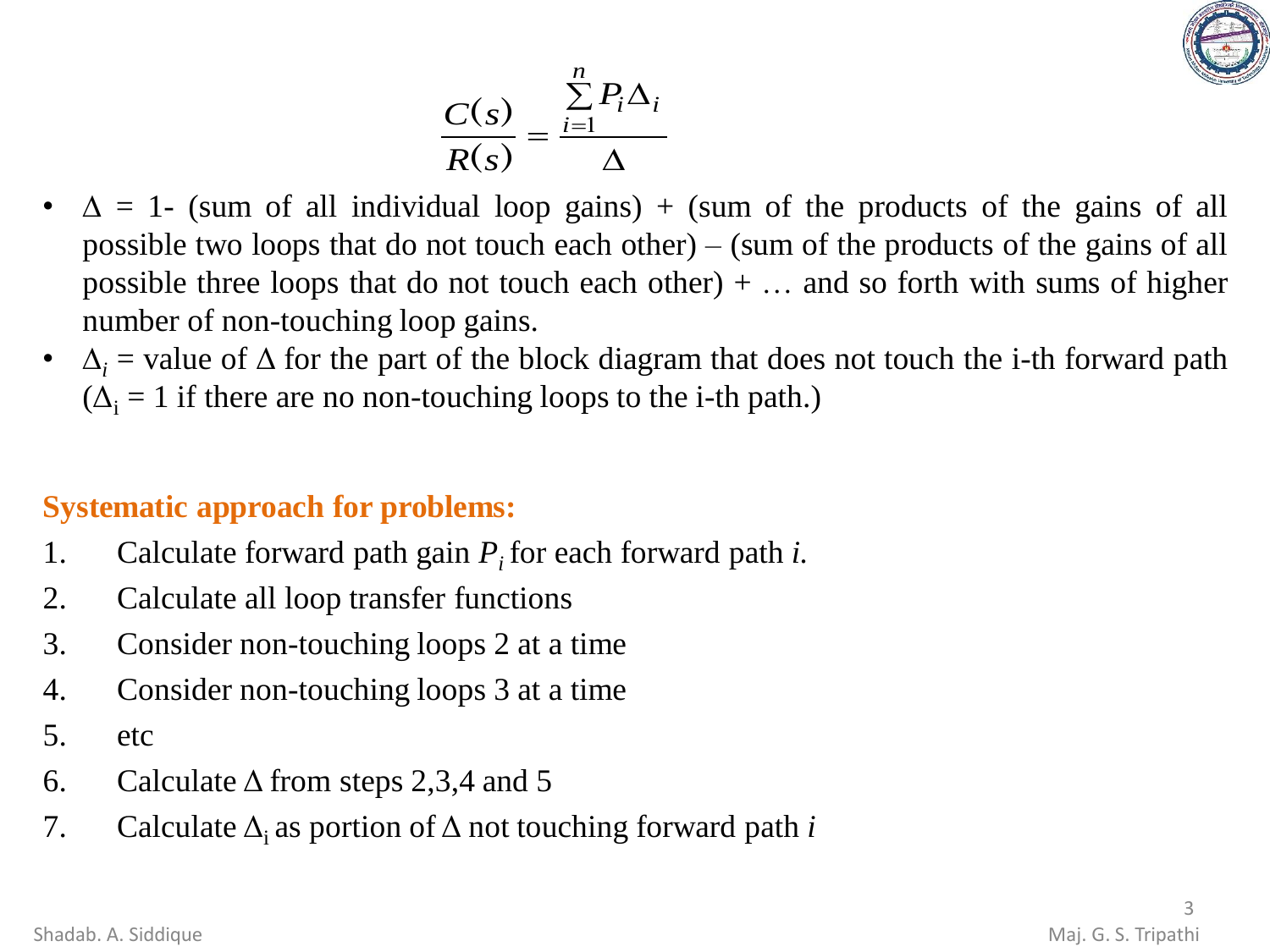

**Example#1: Apply Mason's Rule to calculate the transfer function of the system represented by following Signal Flow Graph**



There are two forward paths,

$$
P_1 = G_1 G_2 G_4 \qquad \qquad P_2 = G_1 G_3 G_4
$$



There are three feedback loops

$$
L_1 = G_1 G_4 H_1, \quad L_2 = -G_1 G_2 G_4 H_2, \quad L_3 = -G_1 G_3 G_4 H_2
$$

There are no non-touching loops, therefore

$$
\Delta = 1 - (sum of all individual loop gains)
$$
  
\n
$$
\Delta = 1 - (L_1 + L_2 + L_3)
$$
  
\n
$$
\Delta = 1 - (G_1G_4H_1 - G_1G_2G_4H_2 - G_1G_3G_4H_2)
$$

Eliminate forward path-1

 $\Delta_1 = 1$ - (sum of all individual loop gains)+...  $\Delta_1 = 1$   $\Delta_2 = 1$ - (sum of all individual loop gains)+...  $\Delta_2 = 1$ Shadab. A. Siddique Maj. G. S. Tripathi

4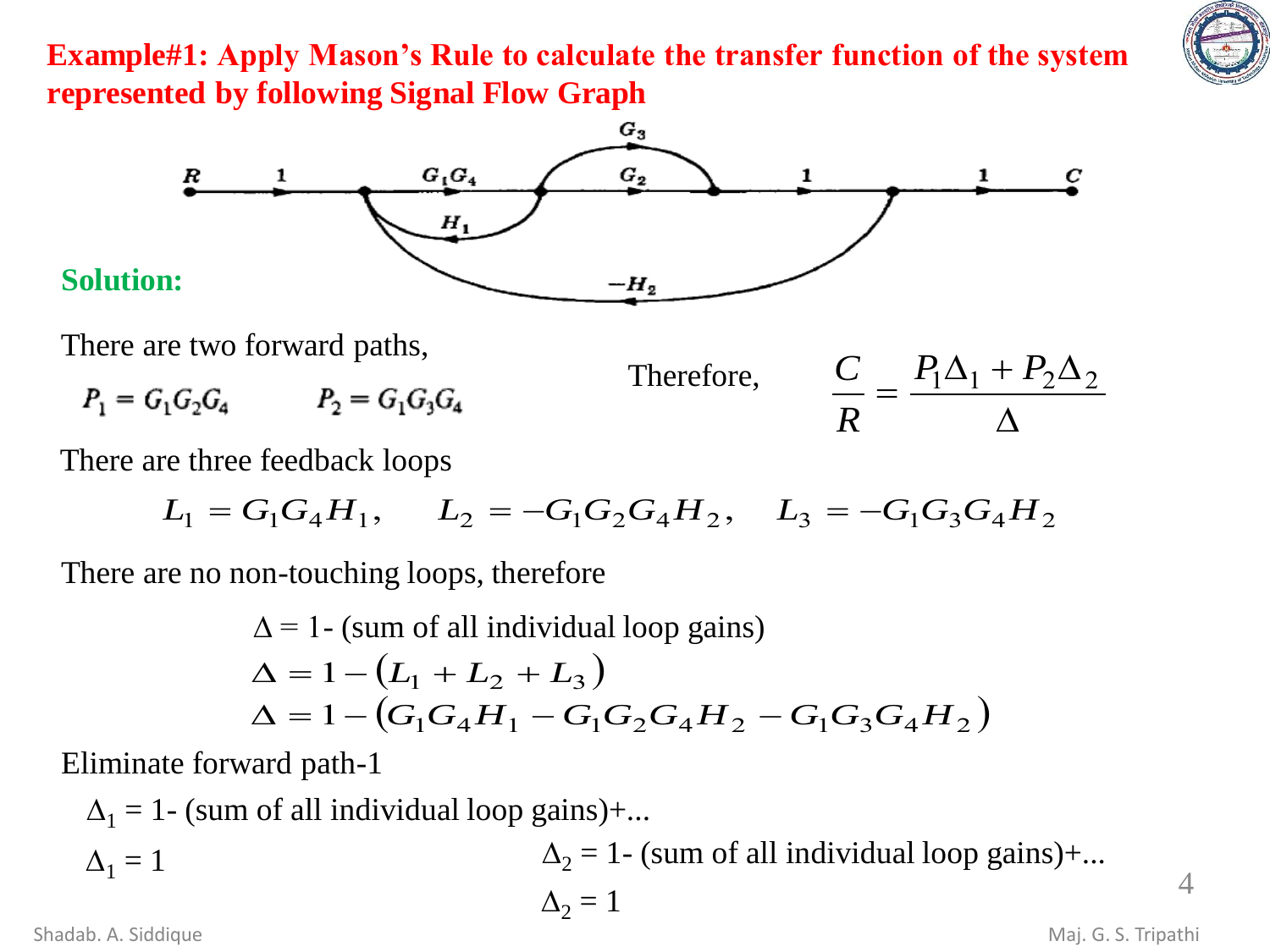Example#1: Continue



$$
\frac{C}{R} = \frac{P_1 \Delta_1 + P_2 \Delta_2}{\Delta} = \frac{G_1 G_2 G_4 + G_1 G_3 G_4}{1 - G_1 G_4 H_1 + G_1 G_2 G_4 H_2 + G_1 G_3 G_4 H_2}
$$

$$
= \frac{G_1 G_4 (G_2 + G_3)}{1 - G_1 G_4 H_1 + G_1 G_2 G_4 H_2 + G_1 G_3 G_4 H_2}
$$

**Example#2: Apply Mason's Rule to calculate the transfer function of the system represented by following Signal Flow Graph**



#### **Solution:**

1. Calculate forward path gains for each forward path*.*

 $P_1 = G_1 G_2 G_3 G_4$  (path 1) and  $P_2 = G_5 G_6 G_7 G_8$  (path 2)

2. Calculate all loop gains.  $L_1 = G_2 H_2$ ,  $L_2 = H_3 G_3$ ,  $L_3 = G_6 H_6$ ,  $L_4 = G_7 H_7$ Shadab. A. Siddique Maj. G. S. Tripathi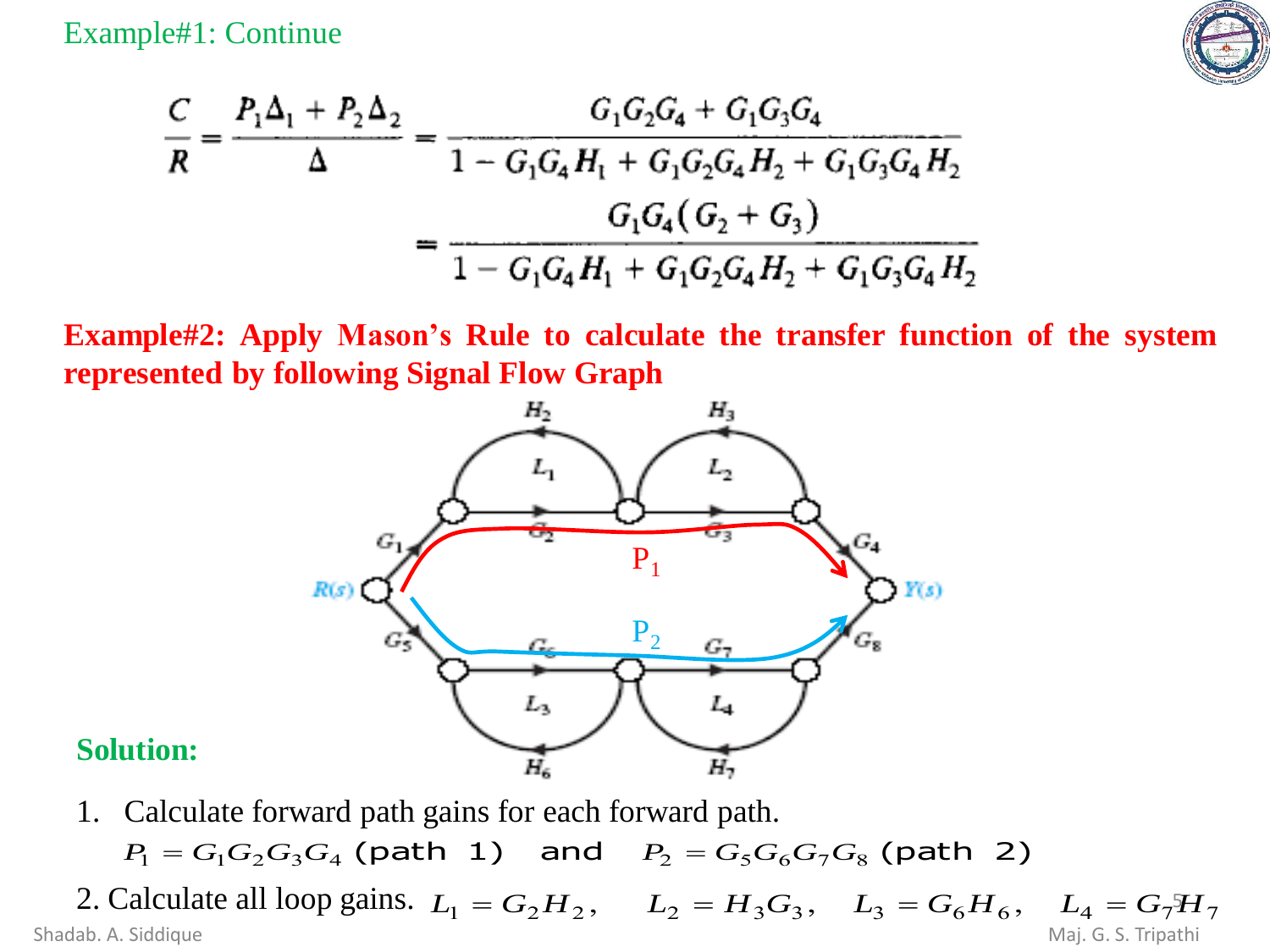### Example#2: Continue



- 3. Consider two non-touching loops.
	- $L_1L_3$   $L_1L_4$  $L_2L_4$   $L_2L_3$
- 4. Consider three non-touching loops: None.
- 5. Calculate Δ from steps 2,3,4

$$
\Delta = 1 - (L_1 + L_2 + L_3 + L_4) + (L_1L_3 + L_1L_4 + L_2L_3 + L_2L_4)
$$
  
\n
$$
\Delta = 1 - (G_2H_2 + H_3G_3 + G_6H_6 + G_7H_7) +
$$
  
\n
$$
(G_2H_2G_6H_6 + G_2H_2G_7H_7 + H_3G_3G_6H_6 + H_3G_3G_7H_7)
$$

Eliminate forward path-1

Eliminate forward path-2



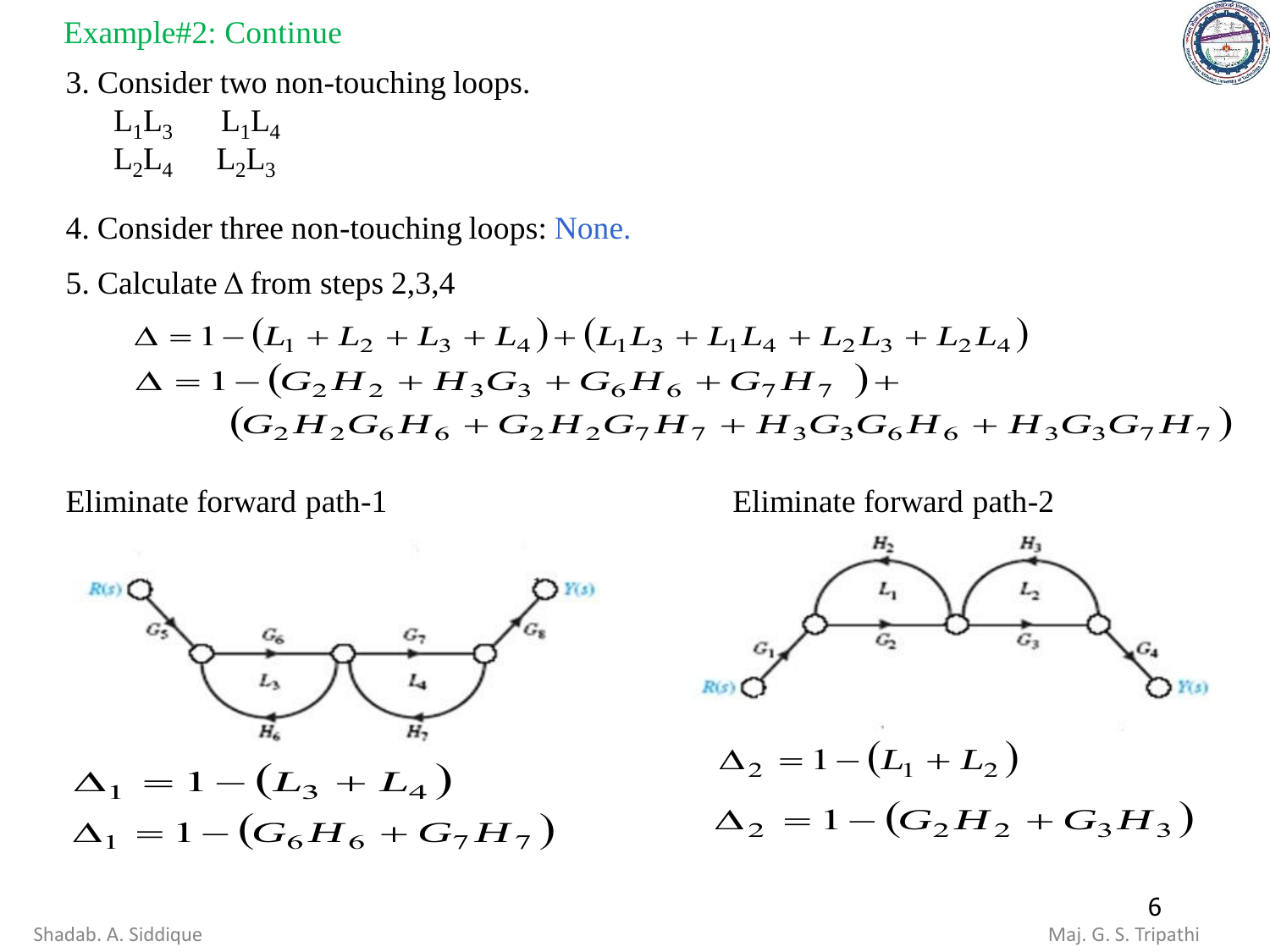Example#2: Continue



$$
\frac{Y(s)}{R(s)} = \frac{P_1 \Delta_1 + P_2 \Delta_2}{\Delta}
$$

$$
\frac{Y(s)}{R(s)} = \frac{G_1 G_2 G_3 G_4 [1 - (G_6 H_6 + G_7 H_7)] + G_5 G_6 G_7 G_8 [1 - (G_2 H_2 + G_3 H_3)]}{1 - (G_2 H_2 + H_3 G_3 + G_6 H_6 + G_7 H_7) + (G_2 H_2 G_6 H_6 + G_2 H_2 G_7 H_7 + H_3 G_3 G_6 H_6 + H_3 G_3 G_7 H_7)}
$$

**Example#3: Find the transfer function, C(s)/R(s), for the signal-flow graph in figure below.**



#### **Solution:**

• There is only one forward Path

$$
P_1 = G_1(s)G_2(s)G_3(s)G_4(s)G_5(s)
$$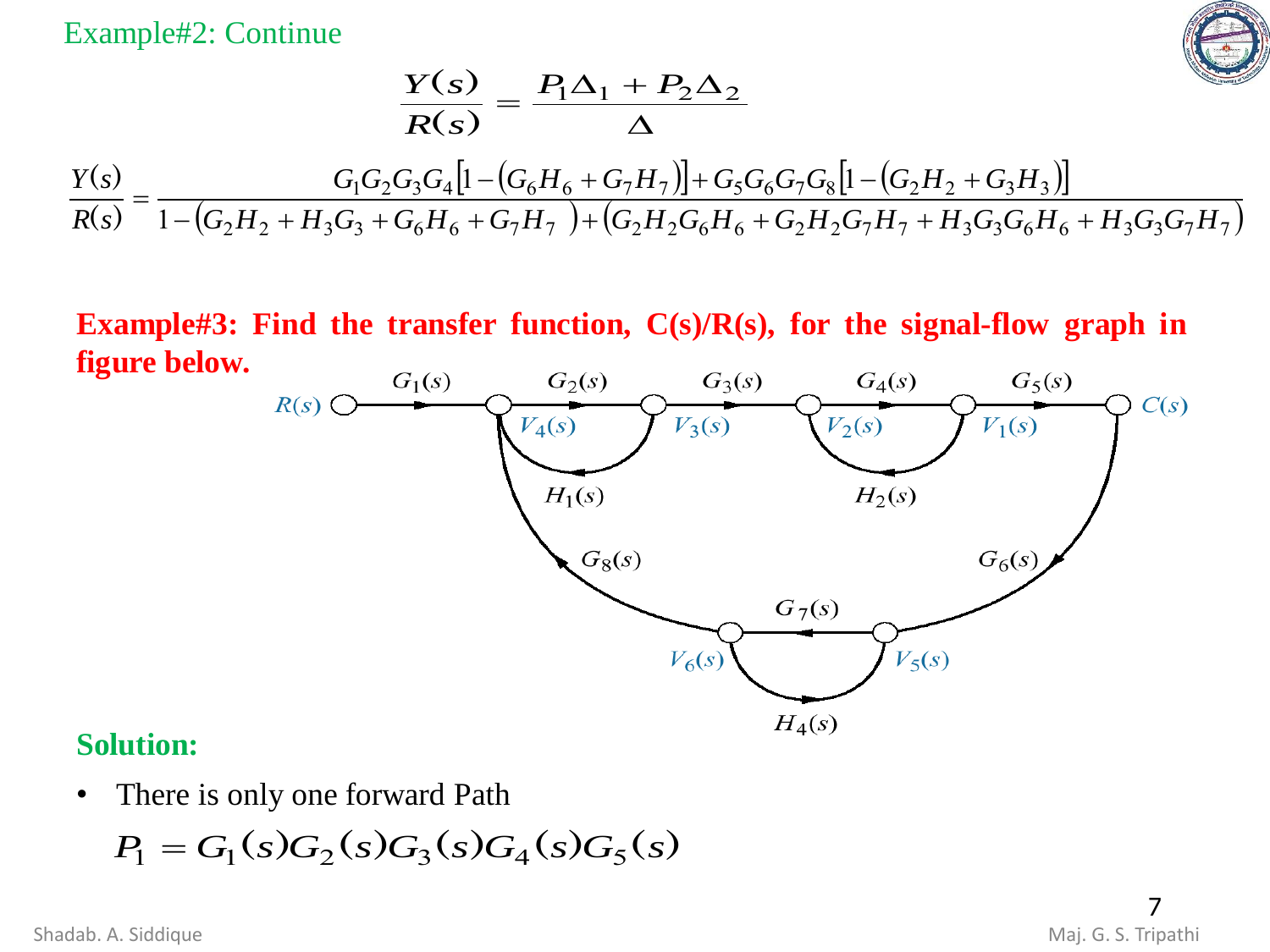Example#3: Continue



• There are four feedback loops.



- L2.  $G_4(s)H_2(s)$  L4.  $G_2(s)G_3(s)G_4(s)G_5(s)G_6(s)G_7(s)G_8(s)$
- Non-touching loops taken two at a time.

L1 and L2:  $G_2(s)H_1(s)G_4(s)H_2(s)$  L2 and L3:  $G_4(s)H_2(s)G_7(s)H_4(s)$ **L1** and L3:  $G_2(s)H_1(s)G_2(s)H_4(s)$ 

• Non-touching loops taken three at a time.

L1, L2, L3:  $G_2(s)H_1(s)G_4(s)H_2(s)G_7(s)H_4(s)$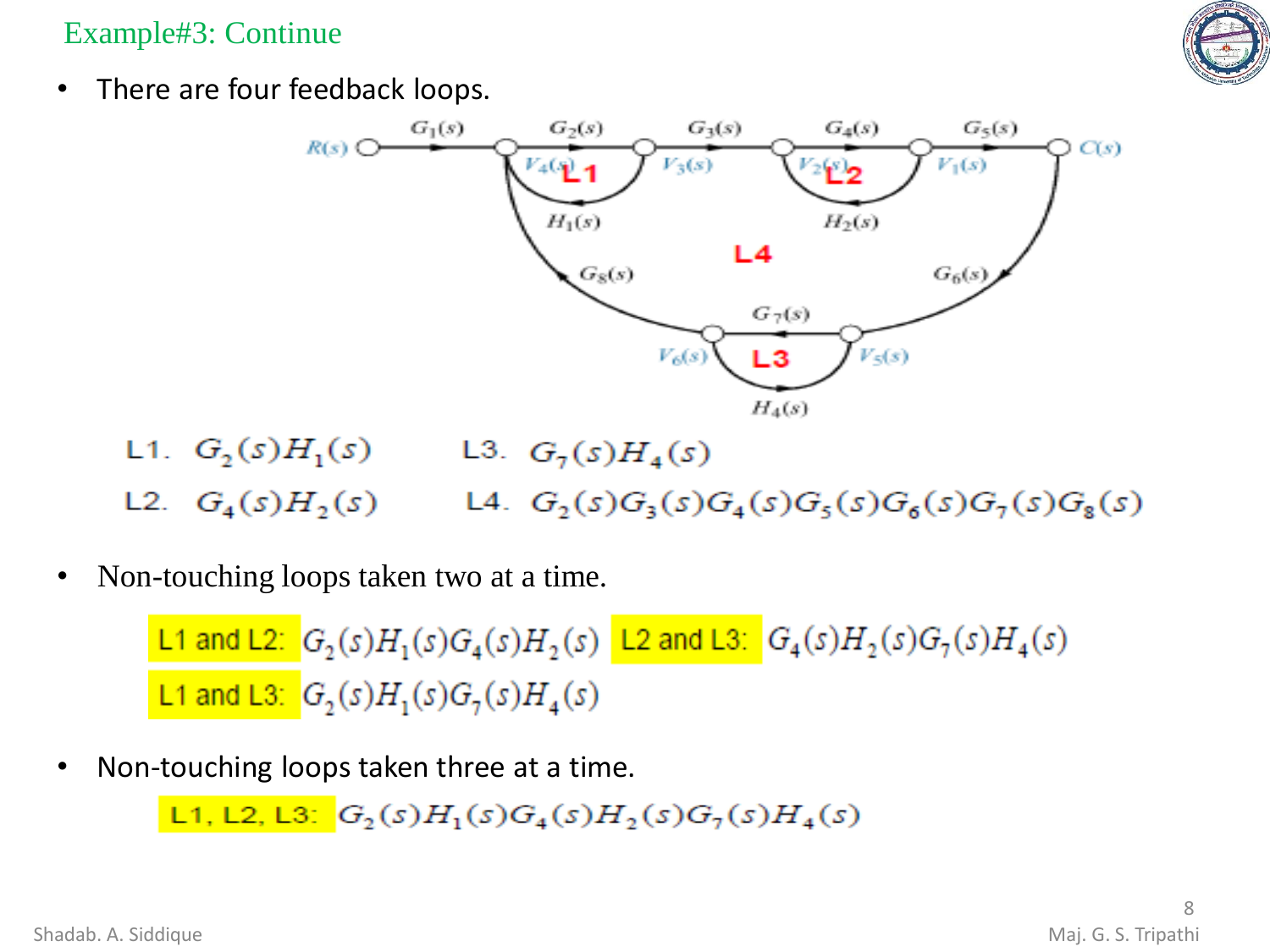Example#3: Continue



 $\Delta = 1 - [G_2(s)H_1(s) + G_4(s)H_2(s)]$ +  $G_7(s)H_4(s)$  +  $G_2(s)G_3(s)G_4(s)G_5(s)G_6(s)G_7(s)G_8(s)$ +[ $G_2(s)H_1(s)G_4(s)H_2(s)$ + $G_2(s)H_1(s)G_2(s)H_4(s)$ + $G_4(s)H_2(s)G_7(s)H_4(s)$  $-[G_2(s)H_1(s)G_4(s)H_2(s)G_7(s)H_4(s)]$ 

• Eliminate forward path-1

 $\Delta_1 = 1 - G_7(s)H_4(s)$ 

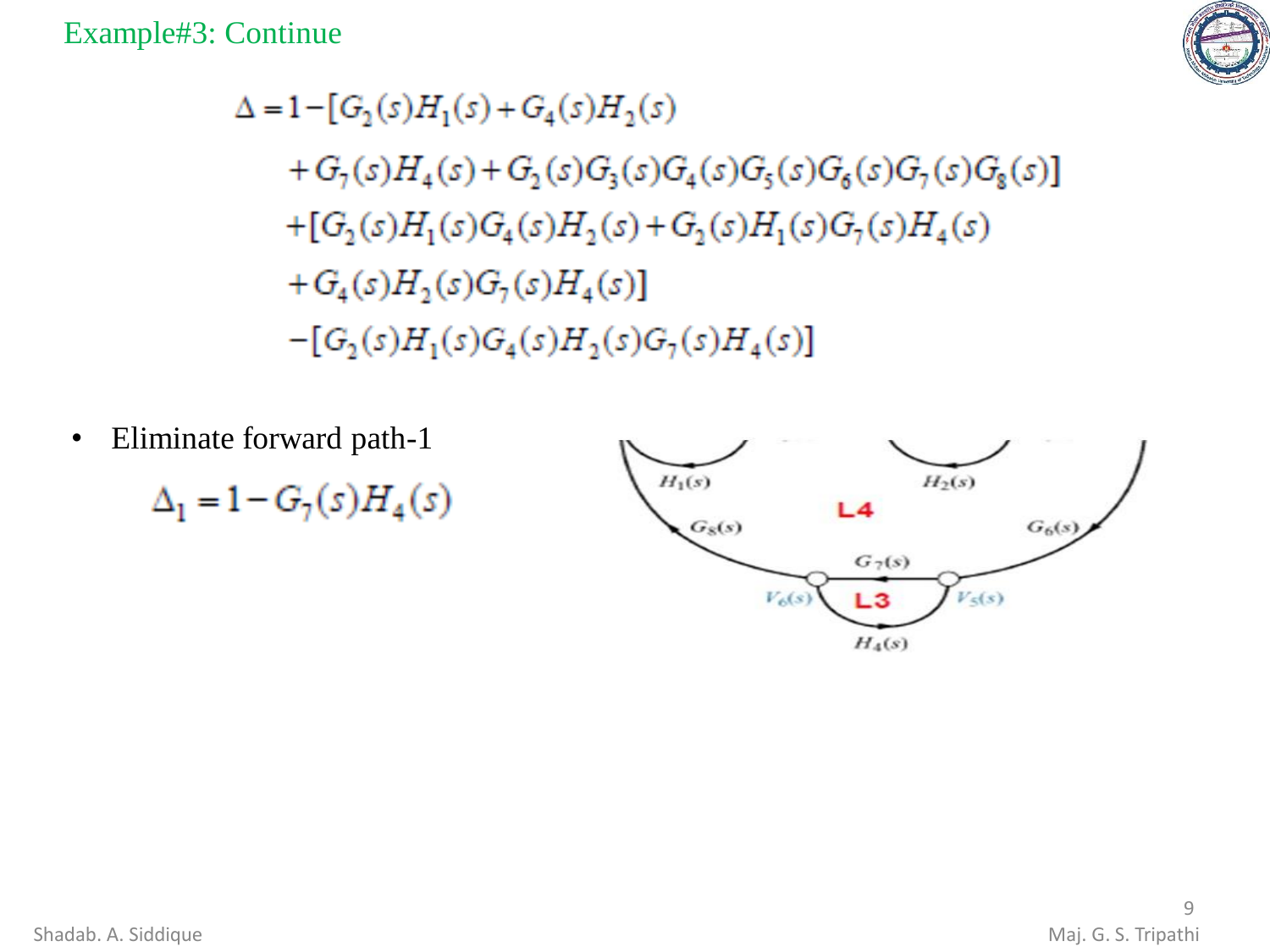# **Example#5: From Block Diagram to Signal-Flow Graph Models**





Shadab. A. Siddique Maj. G. S. Tripathi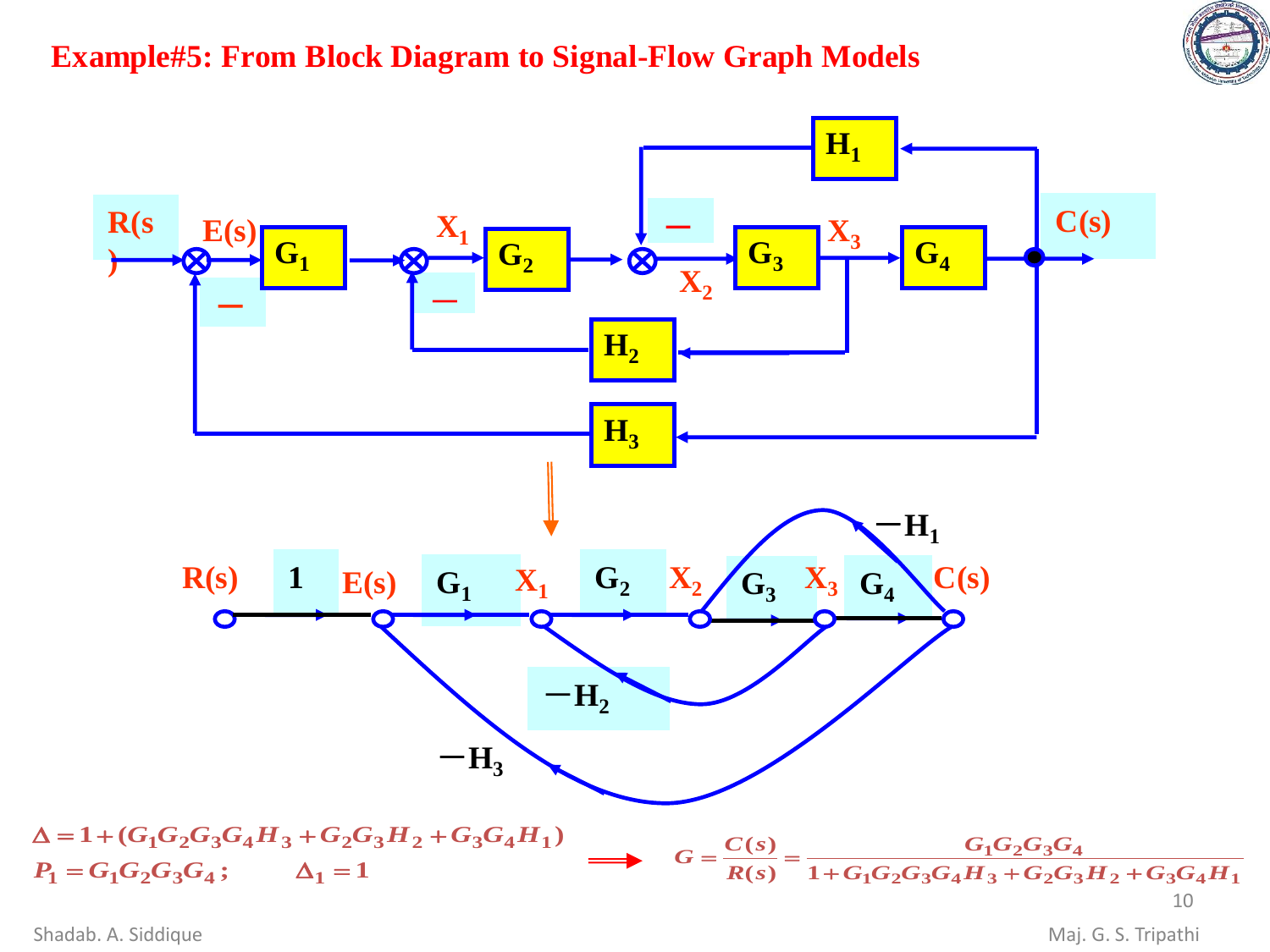

## **Example#4: Find the control ratio C/R for the system given below.**



### **Solution:**

- The signal flow graph is shown in the figure.
- The two forward path gains are  $P_1 = G_1 G_2 G_3$  and  $P_2 = G_1 G_4$
- The five feedback loop gains are  $P_{11} = G_1 G_2 H_1$ ,  $P_{21} = G_2 G_3 H_2$ ,  $P_{31} = -G_1 G_2 G_3$ ,  $P_{41} = G_4 H_2$ , and  $P_{51} = -G_1 G_4$ .

 $\boldsymbol{R}$ 

- All feedback loops touches the two<br>forward paths hence  $\Delta = 1 (P_{11} + P_{21} + P_{31} + P_{41} + P_{51})$ forward paths, hence  $\Delta_1 = \Delta_2 = 1$
- Hence the control ratio

$$
T = \frac{C}{R} = \frac{P_1 \Delta_1 + P_2 \Delta_2}{\Delta} = \frac{G_1 G_2 G_3 + G_1 G_4}{1 + G_1 G_2 G_3 - G_1 G_2 H_1 - G_2 G_3 H_2 - G_4 H_2 + G_1 G_4} \frac{11}{\text{Maj. } G_1 G_2 G_3} \frac{1}{\text{Tripathal}}
$$

Shadab. A. Siddique



There are no non-touching loops,

 $= 1 + G_1G_2G_3 - G_1G_2H_1 - G_2G_3H_2 - G_4H_2 + G_1G_4$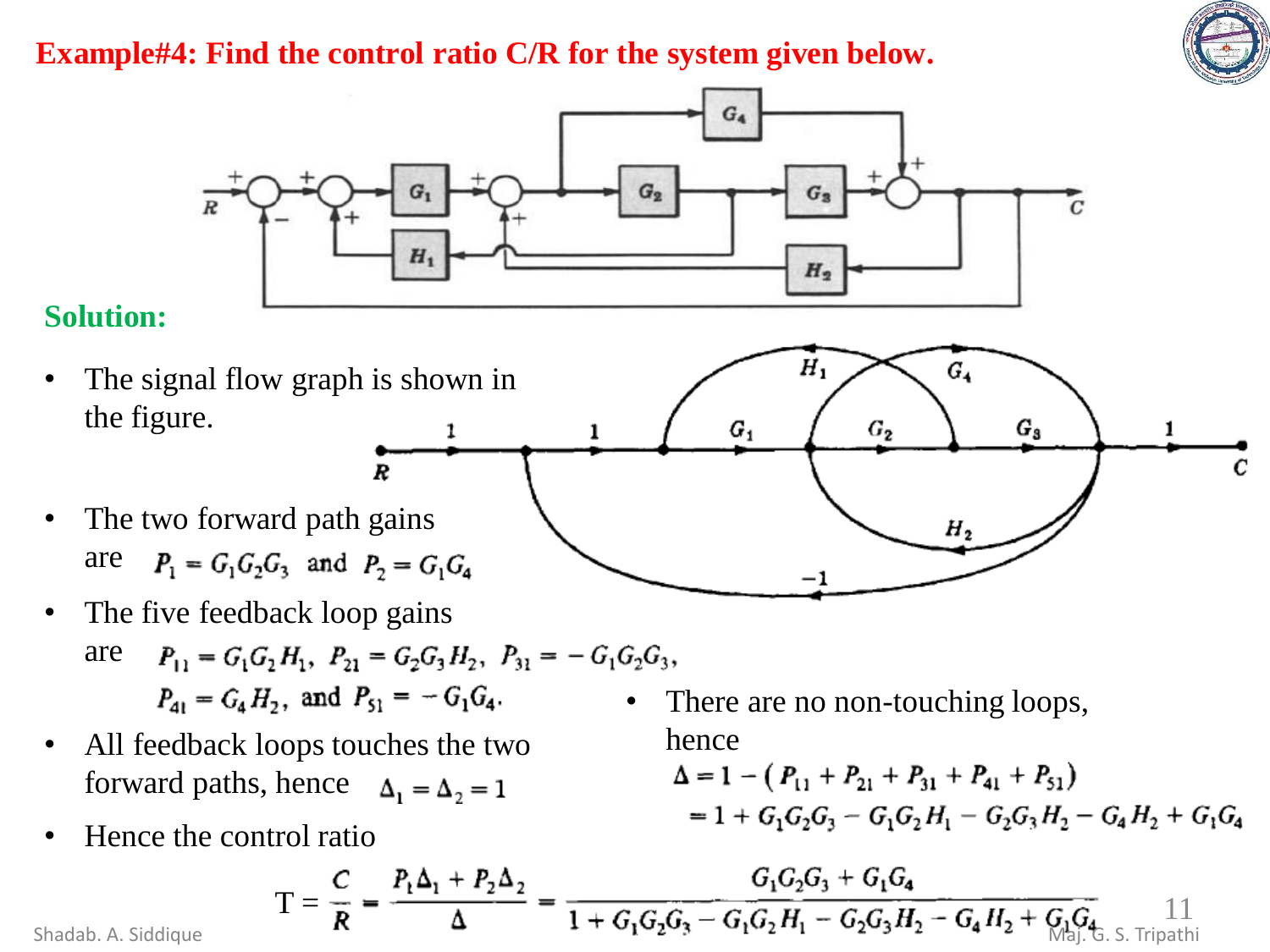

# **Example#6: Find the control ratio C/R for the system given below.**